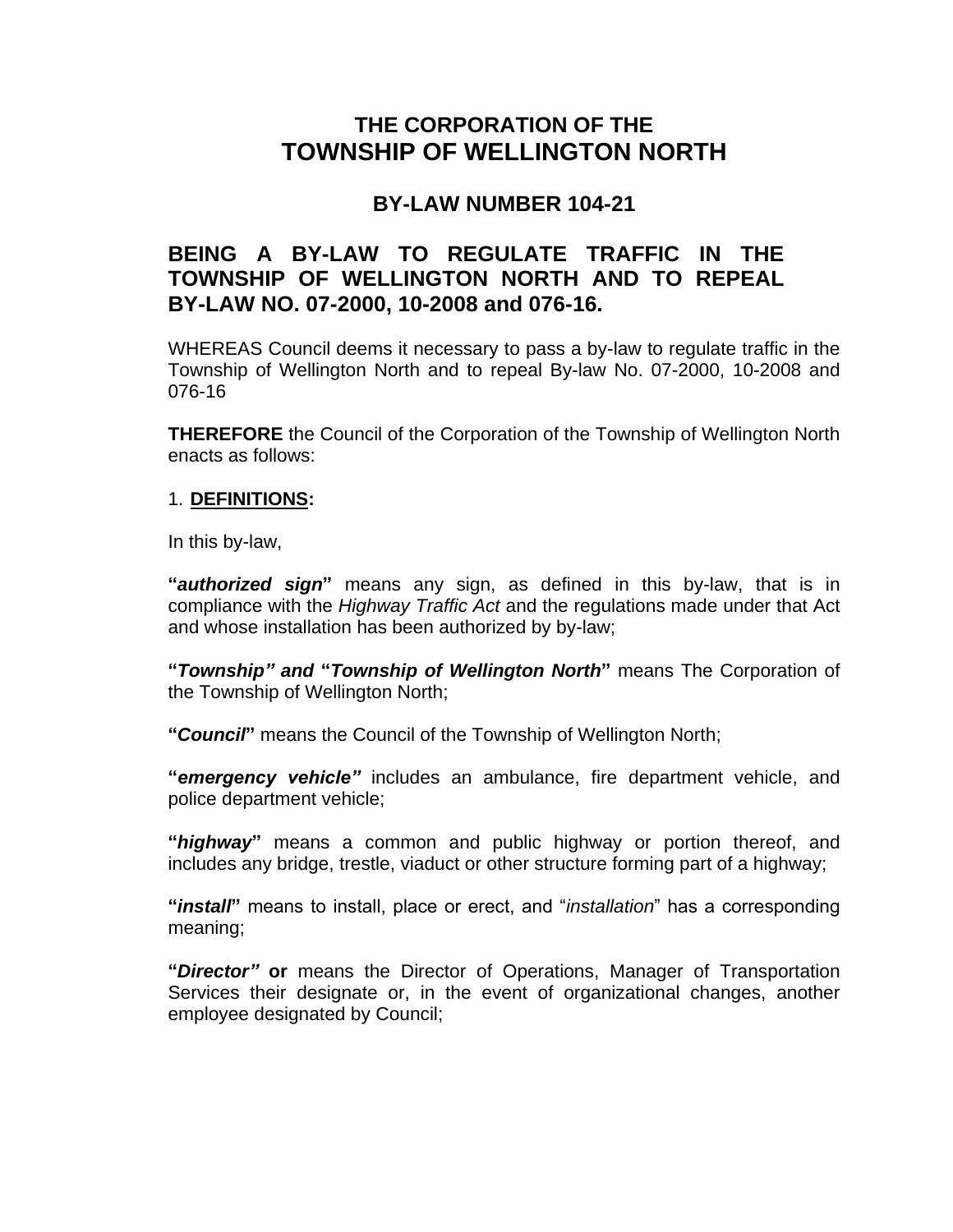**"***municipal service vehicle***"** means a vehicle operated by or on behalf of the Township while the vehicle is being used for the repair or maintenance of highways, the collection or transportation of waste, or other municipal purpose for which equipment is required;

*"public utility"* means a system that is used to provide a service to the public, and includes water, sewage, electricity, gas, telephone and cable services;

*"public utility service vehicle"* means a vehicle operated by or on behalf of a Corporation that supplies or manages a public utility within the Township while the vehicle is being used for the repair or maintenance of a public utility or other purpose for which equipment is required;

*"school zone***"** means the portion of a highway that adjoins the entrance to or exit from a school and that is within 150 metres along the highway in either direction beyond the limits of the land used for the purposes of the school;

**"***sign***"** includes any sign, marking on a roadway, curb or sidewalk, or other traffic control device, other than a traffic control signal system, that provides notice of traffic regulations; and

**"***through highway***"** means a highway designated in this by-law under the authority of the *Highway Traffic Act* that is marked by an authorized stop sign.

- 1.1 Except as otherwise provided in section 1.1, the words and terms used in this by-law have the same meaning as the words and terms used in the *Highway Traffic Act*.
- 1.2 Terms that are not defined in this By-law shall have the meaning set out in the Act.

## 2. **APPLICATION:**

- 2.1 This by-law applies to every highway over which the Township has jurisdiction or, in the case of a boundary highway, joint jurisdiction.
- 2.2 This by-law does not apply to a Provincial highway, County highway or to private roads.

## 3. **ADMINISTRATION:**

3.1 In accordance with the requirements of subsection 144(31) of the *Highway Traffic Act*, the Director is designated by Council as the person whose approval is required prior to the erection or installation of any new traffic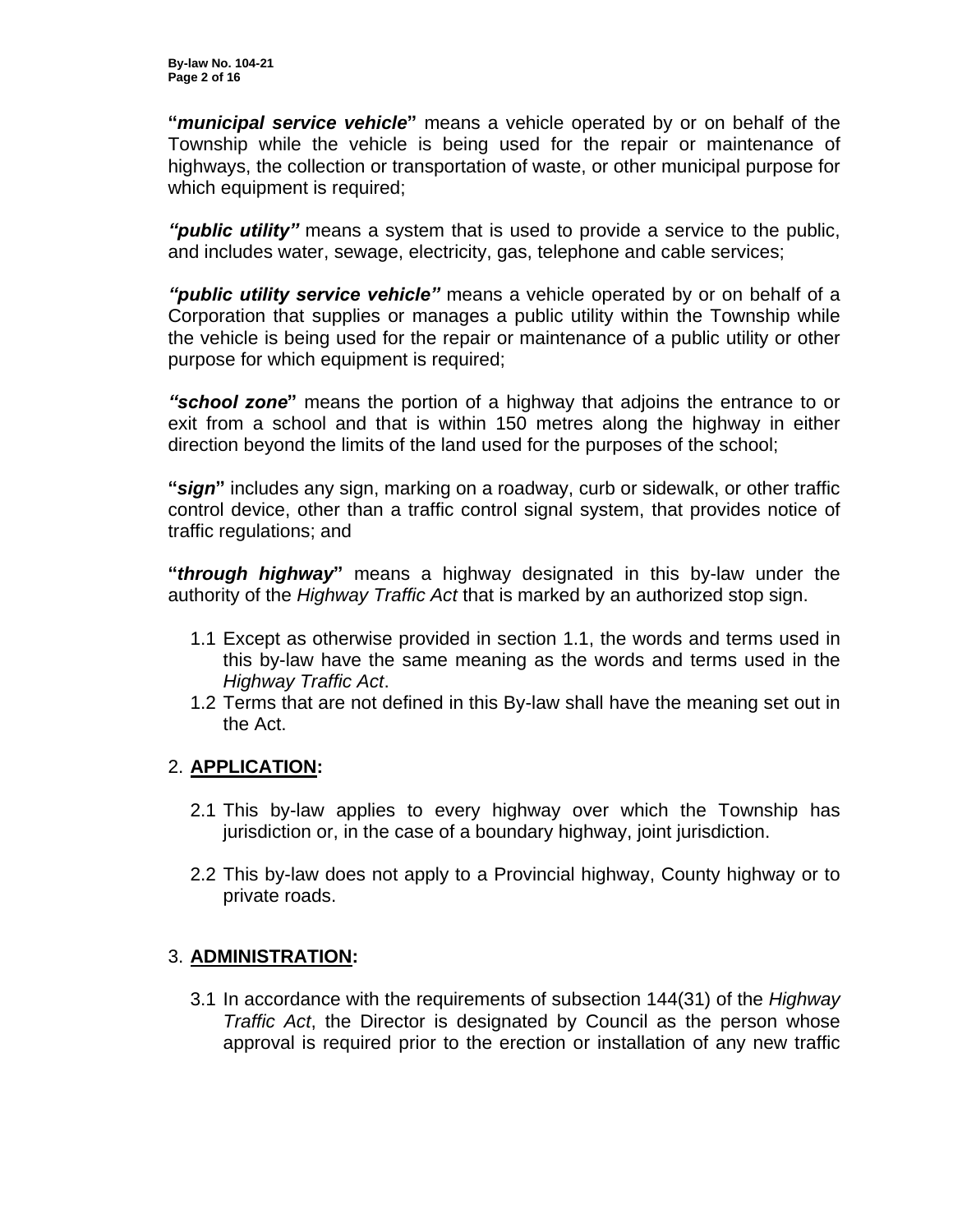control signal system or traffic control signal used in conjunction with a traffic control signal system that has been authorized.

3.2 Transportation Services is responsible for the administration of this by-law, including the installation and maintenance of signs that have been authorized.

### 4. **REGULATIONS:**

- 4.1 The intersections set out in Column 1 of Schedule A-1 to this by-law are designated as intersections where stop signs shall be erected at the locations shown in Column 2 of the Schedule.
- 4.2 The intersections set out in Column 1 of Schedule A-2 to this by-law are designated as intersections where yield right-of-way signs shall be erected at locations show in Column 2.
- 4.3 The intersections set out in Schedule A-3 are designated as all-way stop intersections, and the installation of stop signs is authorized on each of the corners at these designated intersections.
- 4.4 The highways described in Schedule B are designated for the use of oneway traffic only and no person shall drive a vehicle on a designated highway except in the direction specified in Schedule B.
- 4.5 The installation of signs identifying the designated highways described in all schedules is authorized.

## 5. **REDUCED LOAD PERIODS**

- 5.1 During the period from the first day of March to the fifteenth day of May, inclusive, in each calendar year, reduced load periods shall be implemented on the highways set out in Schedule C of this By-law.
- 5.2 During the period set out in clause 5.1 no vehicle shall travel on any highway set out in Schedule C with a fully loaded vehicle.
- 5.3 Notwithstanding clause 5.1 the Director has the authority to alter the period of half load season as necessary.

## 6. **LIMITING WEIGHT OF VEHICLES ON BRIDGES**

6.1 THAT no vehicle or combination of vehicles or any class thereof, whether empty or loaded, having a gross weight exceeding that set forth in Schedule D of this by-law, shall be operated over bridges set out in Schedule D of this By-law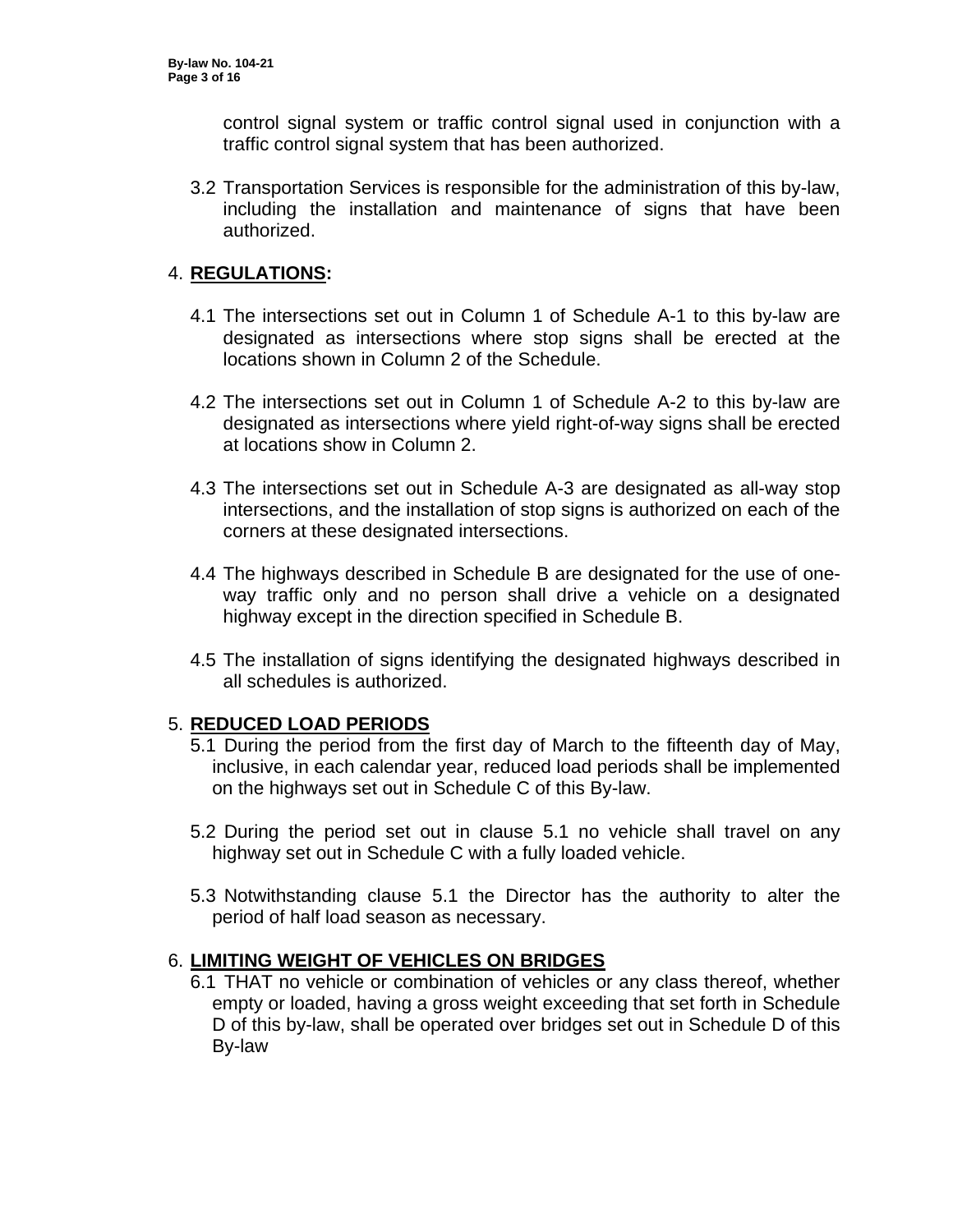6.2 That clause 6.1 shall become effective when a notice of the limit of the weight permitted is posted in a conspicuous place at each end of the bridges set out in Schedule D.

## 7. **OFFENCE AND PENALTY PROVISIONS:**

- 7.1 Any person who contravenes this by-law is guilty of an offence and, upon conviction, is subject to a fine as provided in the *Provincial Offences Act* or the *Highway Traffic Act* and to any other applicable penalties.
- 7.2 If this by-law is contravened and a conviction entered, the court in which the conviction has been entered and any court of competent jurisdiction thereafter may, in addition to any other remedy and to any penalty that is imposed, make an order prohibiting the continuation or repetition of the offence by the person convicted.

#### 8. **VALIDITY:**

8.1 If a court of competent jurisdiction declares any provision, or any part of a provision, of this by-law to be invalid, or to be of no force and effect, it is the intention of Council in enacting this by-law that each and every provision of this bylaw authorized by law be applied and enforced in accordance with its terms to the extent possible according to law.

#### 9. **REPEAL**

9.1 That By-law Number 07-2000, 10-2008 and 076-16 be repealed in their entirety.

#### 10. **COMMENCEMENT:**

10.1 This by-law comes into force on the date it receives third reading and is passed.

#### **READ A FIRST, SECOND AND THIRD TIME AND FINALLY PASSED THIS 8TH DAY OF NOVEMBER, 2021.**

**STEVE MCCABE, ACTING MAYOR**

**KARREN WALLACE, CLERK**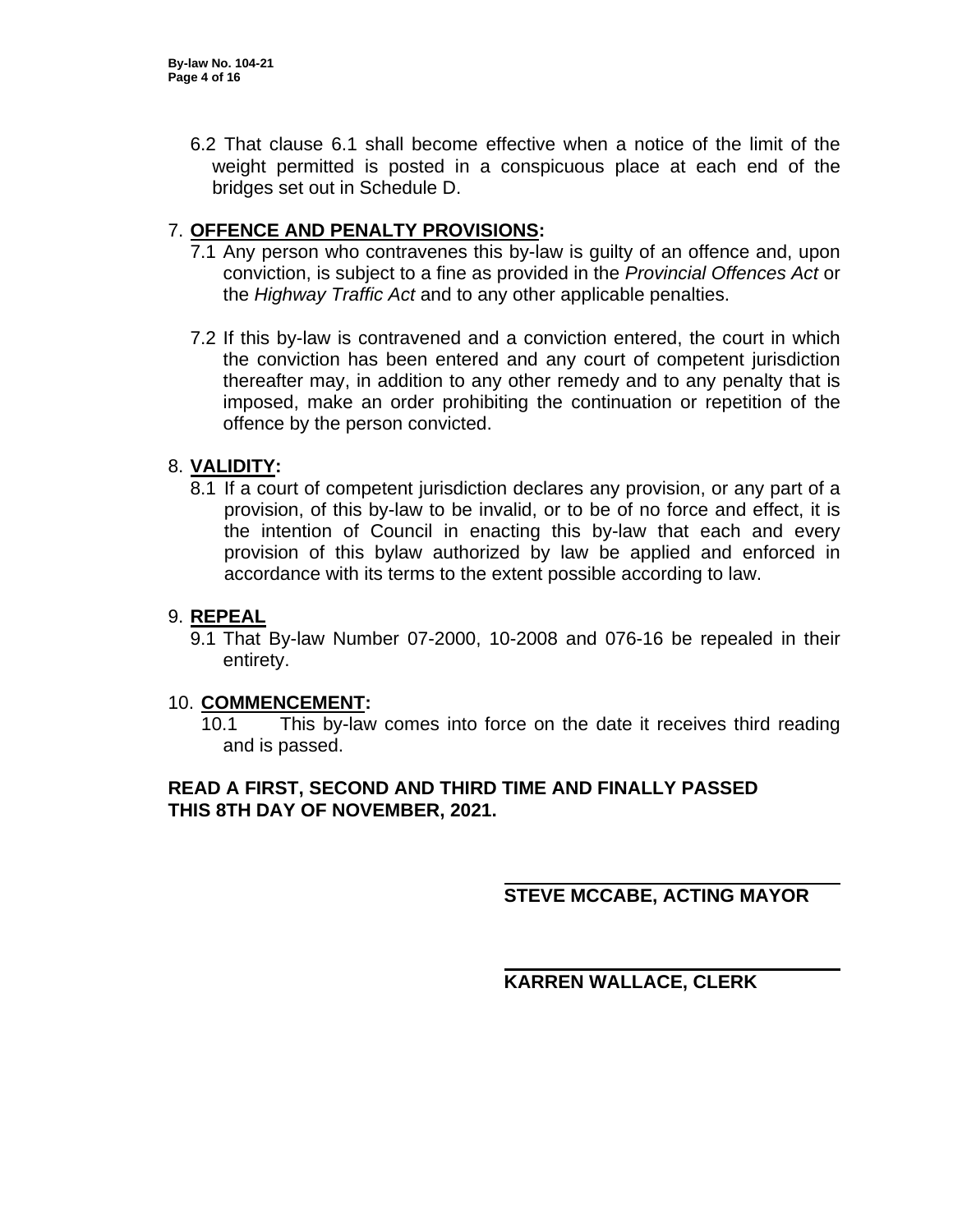# **SCHEDULE "A" A-1 STOP SIGNS**

| <b>Column 1</b>                                 | <b>Column 2</b>                     |  |
|-------------------------------------------------|-------------------------------------|--|
| AT THE INTERSECTION OF                          | <b>ERECTED AT</b>                   |  |
| Albert St/Egremont St South                     | <b>Egremont Street South</b>        |  |
| <b>Albert St/Forest Glen Crescent</b>           | <b>Forest Glen Crescent</b>         |  |
| Albert St/Oakview Cres (East Side)              | Oakview Crescent (East Side)        |  |
| Albert St/Oakview Cres (West Side)              | Oakview Crescent (West Side)        |  |
| Albert St/Ruby's Cres (East side)               | Ruby's Crescent (east side)         |  |
| Albert St/Ruby's Cres (West side)               | Ruby's Crescent (west side)         |  |
| <b>Albert Street/Church Crescent</b>            | <b>Church Crescent</b>              |  |
| <b>Albert Street/Ronnie's Way</b>               | Ronnie's Way                        |  |
| <b>Arthur Street/Prince Charles Street</b>      | <b>Prince Charles Street</b>        |  |
| <b>Arthur Street/Princess Ann Street</b>        | <b>Princess Ann Street</b>          |  |
| <b>Ayrshire Street/Clyde Street</b>             | <b>Clyde Street</b>                 |  |
| <b>Bellefield Crescent/Eastview Dr</b>          | <b>Eastview Drive</b>               |  |
| <b>Bellefield Crescent/Lynwood Place</b>        | Lynwood Place                       |  |
| Birmingham St West/Colcleugh Ave                | Colcleugh Avenue                    |  |
| <b>Birmingham Street West</b>                   | Normanby Street North (north of)    |  |
| <b>Birmingham Street West</b>                   | Normanby Street North (south<br>of) |  |
| Birmingham Street West/Weber Street             | <b>Weber Street</b>                 |  |
| <b>Byeland Drive</b>                            | <b>Byeland Drive</b>                |  |
| <b>Byeland Drive/Egremont Street North</b>      | <b>Egremont Street North</b>        |  |
| <b>Centre Street/Maple Street</b>               | <b>Maple Street</b>                 |  |
| Charles St/Isabella St East (North of)          | Isabella Street East (North of)     |  |
| <b>Charles Street/Edward Street</b>             | <b>Edward Street</b>                |  |
| <b>Charles Street/Francis Street East</b>       | <b>Francis Street East</b>          |  |
| <b>Charles Street/Francis Street West</b>       | <b>Francis Street West</b>          |  |
| Charles Street/Georgina St (North of)           | Georgina Street (North of)          |  |
| Charles Street/Georgina St (South of)           | Georgina Street (South of)          |  |
| Cheryl Lynn St/Wendy's Lane                     | Wendy's Lane                        |  |
| Church St North/Birmingham St East<br>(East of) | Birmingham Street East (east of)    |  |
| Church St North/Birmingham St East              | Birmingham Street East (west of)    |  |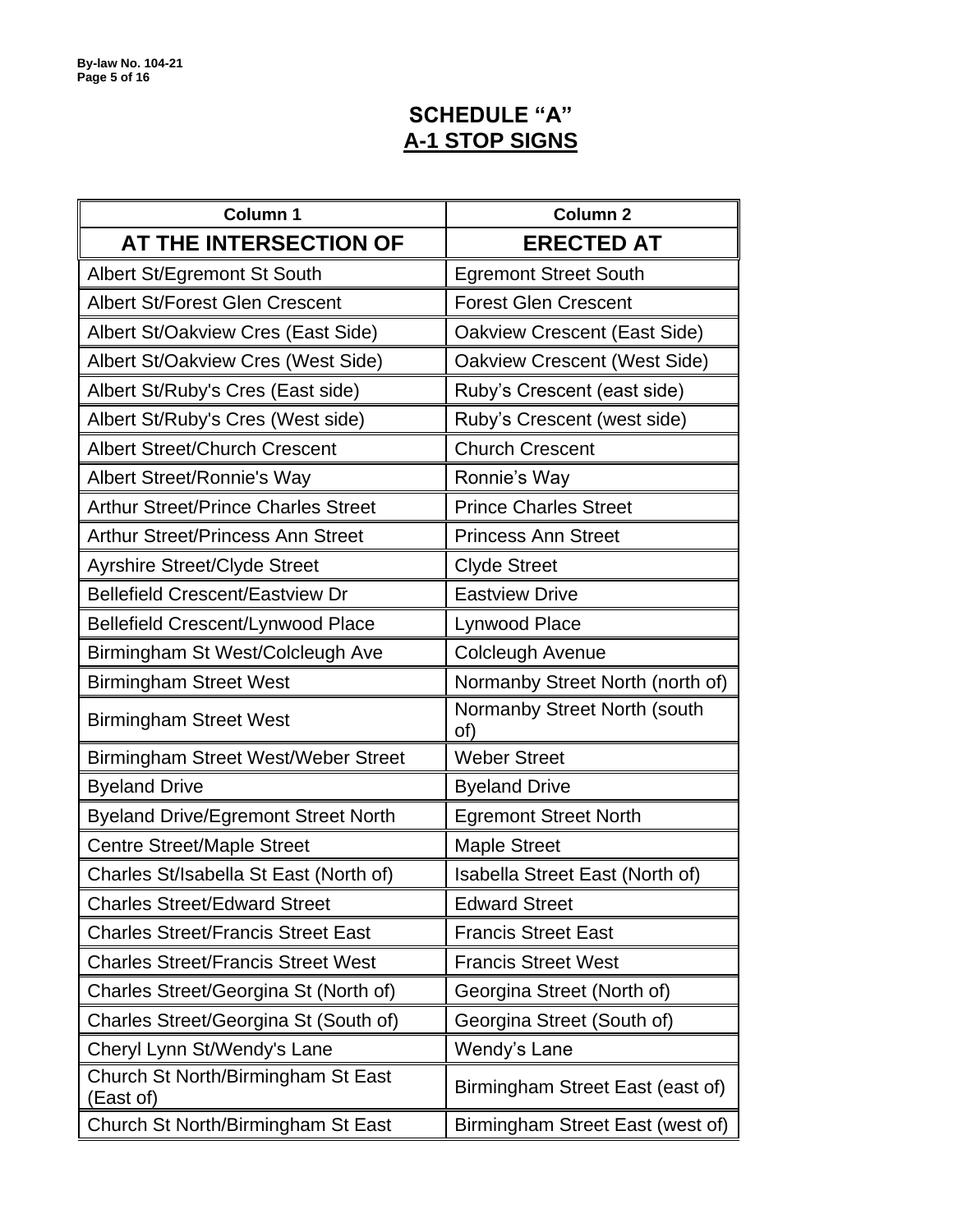| (West of)                                   |                             |  |
|---------------------------------------------|-----------------------------|--|
| Church St North/Cheryl Lynn St              | <b>Cheryl Lynn Street</b>   |  |
| <b>Church St South/Forest Glen Crescent</b> | <b>Forest Glen Crescent</b> |  |
| <b>Church St South/Forest Glen Drive</b>    | <b>Forest Glen Drive</b>    |  |
| Clarke St/Adelaide St (North of)            | Adelaide Street (North of)  |  |
| Clarke St/Adelaide St (South of)            | Adelaide Street (South of)  |  |
| Clarke St/Walton St (North of)              | Walton Street (North of)    |  |
| Clarke St/Walton St (South of)              | Walton Street (South of)    |  |
| Concession 11/Sideroad 4 West               | Sideroad 4 West             |  |
| Concession 11/Sideroad 5 West               | Sideroad 5 West             |  |
| Concession 11/Sideroad 7 West               | Sideroad 7 West             |  |
| Concession 2/Sideroad 2 East                | Sideroad 2 East             |  |
| Concession 2/Sideroad 3 East                | Sideroad 3 East             |  |
| Concession 2/Sideroad 5 East                | Sideroad 5 East             |  |
| Concession 2/Sideroad 6 East                | Sideroad 6 East             |  |
| Concession 2/Sideroad 8 East                | Sideroad 8 East             |  |
| Concession 4/Sideroad 10 West               | Sideroad 10 West            |  |
| Concession 4/Sideroad 2 East                | Sideroad 2 East             |  |
| Concession 4/Sideroad 3 East                | Sideroad 3 East             |  |
| Concession 4/Sideroad 5 East                | Sideroad 5 East             |  |
| Concession 4/Sideroad 6 East                | Sideroad 6 East             |  |
| Concession 4/Sideroad 7 East                | Sideroad 7 East             |  |
| Concession 6/Sideroad 10 West               | Sideroad 10 West            |  |
| Concession 6/Sideroad 2 East                | Sideroad 2 East             |  |
| Concession 6/Sideroad 3 East                | Sideroad 3 East             |  |
| Concession 6/Sideroad 5 East                | Sideroad 5 East             |  |
| <b>Concession 6/Sideroad 9 West</b>         | Sideroad 9 West             |  |
| <b>Concession 7/Sideroad 8 West</b>         | Sideroad 8 West             |  |
| <b>Concession 7/Sideroad 9 West</b>         | Sideroad 9 West             |  |
| Concession 8/Sideroad 2 East                | Sideroad 2 East             |  |
| <b>Concession 9/Sideroad 5 West</b>         | Sideroad 5 West             |  |
| Concession 9/Sideroad 6 West                | Sideroad 6 West             |  |
| Concession 9/Sideroad 8 West                | Sideroad 8 West             |  |
| <b>Concession 9/Sideroad 9 West</b>         | Sideroad 9 West             |  |
| Conestoga St North / Walton St              | <b>Walton Street</b>        |  |
| Conestoga St North/Adelaide St              | <b>Adelaide Street</b>      |  |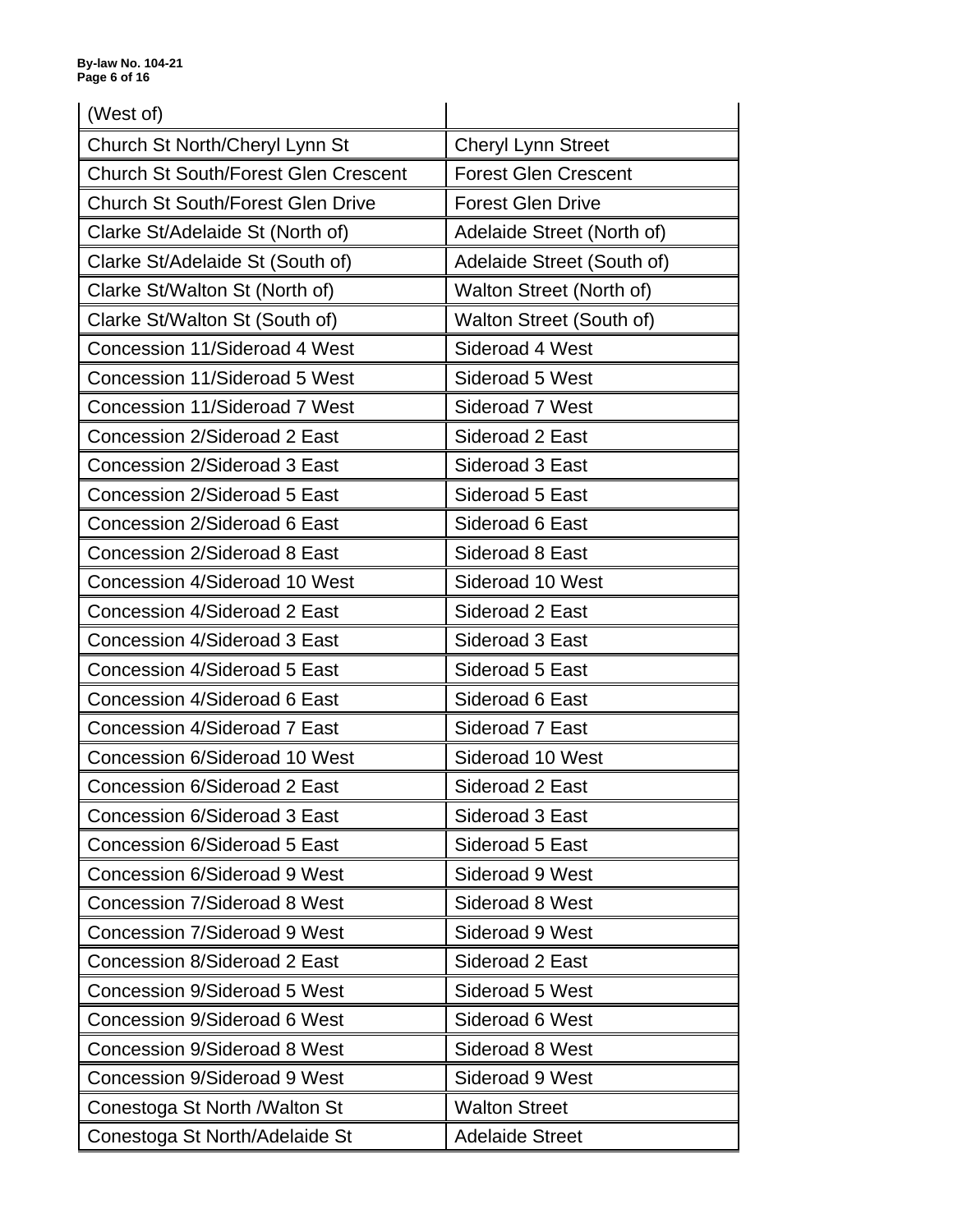| <b>Cork Street/Melissa Crescent</b>                       | <b>Melissa Crescent</b>      |  |
|-----------------------------------------------------------|------------------------------|--|
| Cork Street/Princess Street (East of)                     | Princess Street (east of)    |  |
| Cork Street/Princess Street (West of)                     | Princess Street (west of)    |  |
| <b>Cork Street/Waterloo Street</b>                        | <b>Waterloo Street</b>       |  |
| Domville St/Andrew St                                     | <b>Andrew Street</b>         |  |
| Domville St/Clarke St                                     | <b>Clarke Street</b>         |  |
| Domville St/McCord St                                     | <b>McCord Street</b>         |  |
| <b>Dublin Street/Page Street</b>                          | Page St                      |  |
| <b>Dublin Street/Prince Charles Street</b>                | <b>Prince Charles Street</b> |  |
| <b>Dublin Street/Princess Ann Street</b>                  | <b>Princess Ann Street</b>   |  |
| <b>Dublin Street/Princess Street</b>                      | <b>Princess Street</b>       |  |
| Dublin Street/Waterloo St (West of)                       | Waterloo Street (west of)    |  |
| Dublin Street/Waterloo Street (East of)                   | Waterloo Street (east of)    |  |
| Durham St West/Normanby St North                          | <b>Normanby Street North</b> |  |
| Durham St West/Silverbirch Avenue                         | <b>Silverbirch Avenue</b>    |  |
| Durham Street West/Foster Street                          | <b>Foster Street</b>         |  |
| Durham Street West/Henry Street                           | <b>Henry Street</b>          |  |
| Durham Street West/Perth Street                           | <b>Perth Street</b>          |  |
| Durham Street West/Weber Street                           | <b>Weber Street</b>          |  |
| <b>Eastview Drive/Lynwood Place</b>                       | Lynwood Place                |  |
| <b>Edward St/Municipal Parking Lot</b>                    | <b>Municipal Parking Lot</b> |  |
| Eliza St/Bellefield Crescent                              | <b>Bellefield Crescent</b>   |  |
| Eliza St/Carroll St                                       | <b>Carroll Street</b>        |  |
| Eliza St/Eastview Drive                                   | <b>Eastview Drive</b>        |  |
| Eliza St/Farrell Lane                                     | <b>Farrell Lane</b>          |  |
| Eliza St/Leonard St                                       | <b>Leonard Street</b>        |  |
| <b>Frederick St West/Edward St</b>                        | <b>Edward Street</b>         |  |
| George St/Eliza St                                        | <b>Eliza Street</b>          |  |
| George St/Francis St East                                 | <b>Francis Street East</b>   |  |
| Isabella St East/Eliza St                                 | <b>Eliza Street</b>          |  |
| Isabella St East/Georgina St                              | Georgina Street              |  |
| <b>John Street/Miller Street</b>                          | <b>Miller Street</b>         |  |
| <b>John Street/Waterloo Street</b>                        | <b>Waterloo Street</b>       |  |
| Jones Baseline Access Road/Jones<br>Baseline (North side) | Jones Baseline (North side)  |  |
| <b>Jones Baseline/Jones Baseline Access</b>               | Jones Baseline Access Road   |  |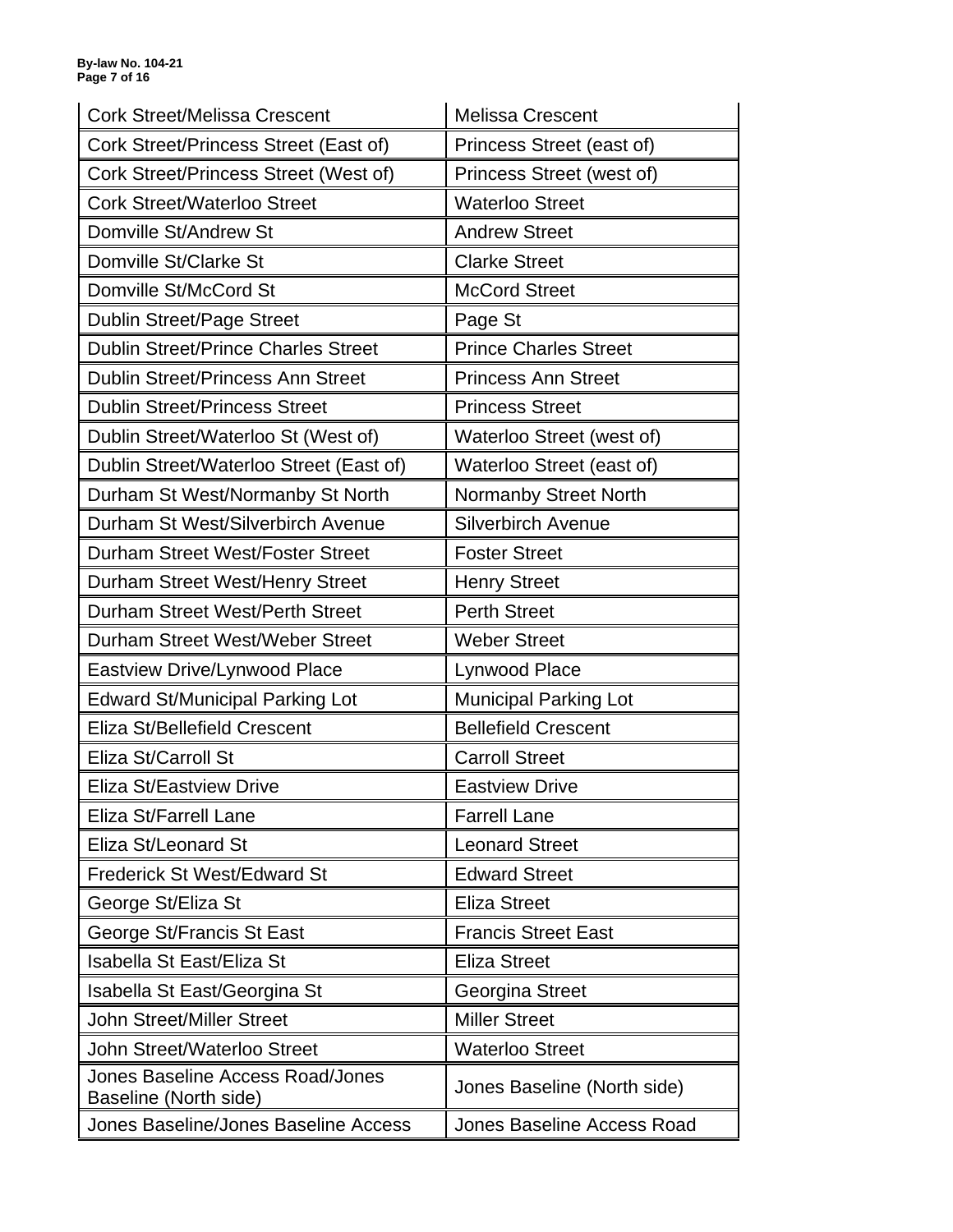| Rd                                        |                                  |  |
|-------------------------------------------|----------------------------------|--|
| Jones Baseline/Sideroad 25                | Sideroad 25                      |  |
| Kenzie Road/Owen Road                     | Owen Road                        |  |
| King Street East/Ronnie's Way             | Ronnie's Way                     |  |
| King Street West/Elgin Street South       | <b>Elgin Street South</b>        |  |
| Leonard St/Isabella St E (South of)       | Isabella Street East (South of)  |  |
| Line 1/Sideroad 25                        | Sideroad 25                      |  |
| Line 1/Sideroad 30                        | Sideroad 30                      |  |
| Line 10/Sideroad 3                        | Sideroad 3                       |  |
| Line 10/Sideroad 7                        | Sideroad <sub>7</sub>            |  |
| Line 12/East West Luther Townline         | <b>East-West Luther Townline</b> |  |
| Line 12/Sideroad 13                       | Sideroad 13                      |  |
| Line 12/Sideroad 3                        | Sideroad 3                       |  |
| Line 12/Sideroad 7                        | Sideroad <sub>7</sub>            |  |
| Line 2/East West Luther Townline          | <b>East-West Luther Townline</b> |  |
| Line 2/Sideroad 13                        | Sideroad 13                      |  |
| Line 2/Sideroad 15                        | Sideroad 15                      |  |
| Line 2/Sideroad 25                        | Sideroad 25                      |  |
| Line 2/Sideroad 3                         | Sideroad 3                       |  |
| Line 2/Sideroad 30                        | Sideroad 30                      |  |
| Line 2/Sideroad 7                         | Sideroad <sub>7</sub>            |  |
| Line 3/Sideroad 25                        | Sideroad 25                      |  |
| Line 3/Sideroad 30                        | Sideroad 30                      |  |
| Line 4/Sideroad 13                        | Sideroad 13                      |  |
| Line 4/Sideroad 15                        | Sideroad 15                      |  |
| Line 4/Sideroad 3                         | Sideroad 3                       |  |
| Line 4/Sideroad 7                         | Sideroad <sub>7</sub>            |  |
| Line 6/Sideroad 3                         | Sideroad <sub>7</sub>            |  |
| Line 6/Sideroad 7                         | Sideroad 3                       |  |
| Line 8/Sideroad 3                         | Sideroad 3                       |  |
| Line 8/Sideroad 7                         | Sideroad <sub>7</sub>            |  |
| London Rd North/Durham St East            | <b>Durham Street East</b>        |  |
| London Rd South/Albert St                 | <b>Albert Street</b>             |  |
| <b>London Road North/Broomer Crescent</b> | <b>Broomer Crescent</b>          |  |
| London Road South/Connery Road            | <b>Connery Road</b>              |  |
| London Road South/King Street East        | <b>King Street East</b>          |  |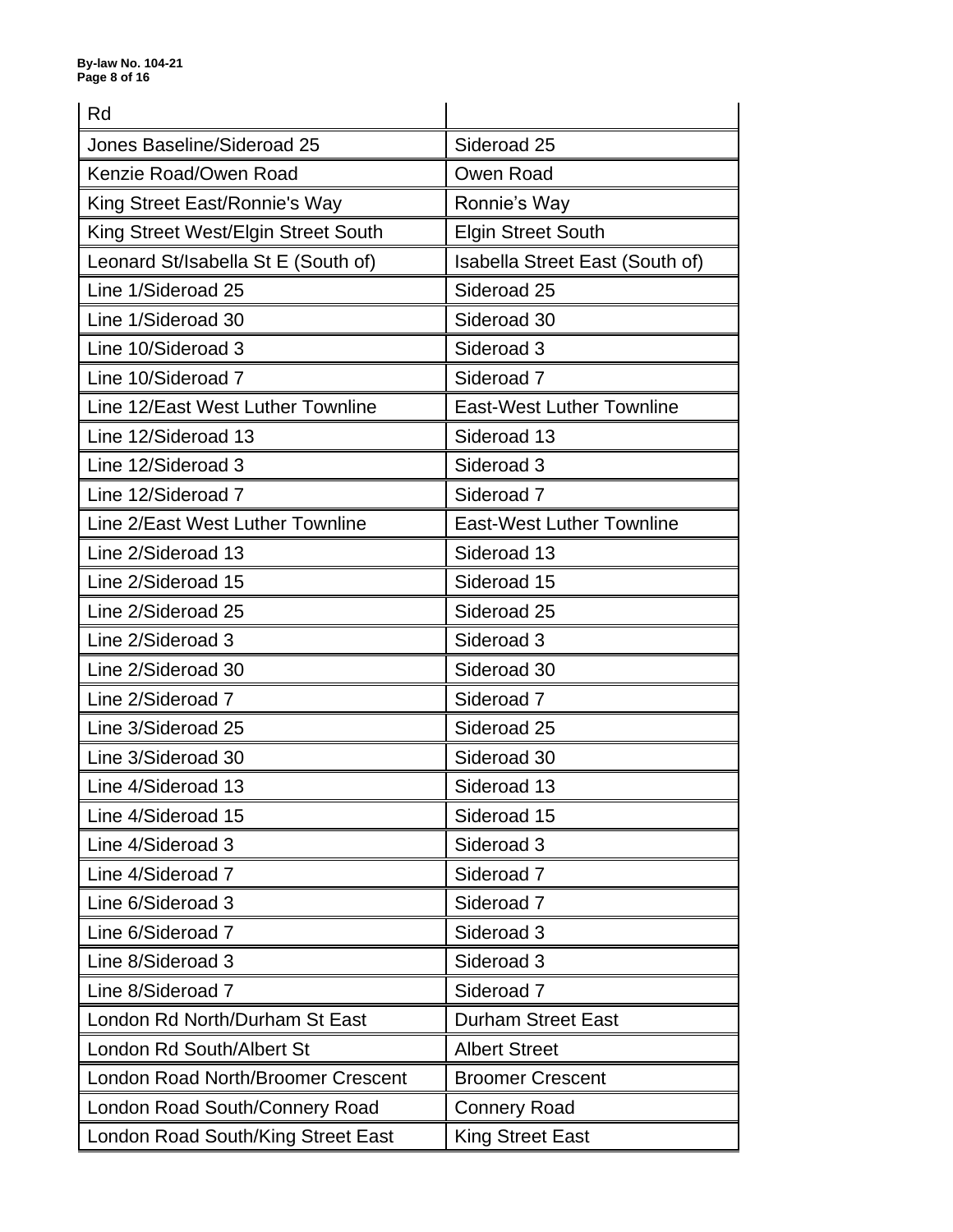| London Road South/Owen Road             | Owen Road                      |  |
|-----------------------------------------|--------------------------------|--|
| London Road South/Sarah Road            | Sarah Road                     |  |
| Main St North/Birmingham St East        | <b>Birmingham Street East</b>  |  |
| Main St North/Birmingham St West        | <b>Birmingham Street West</b>  |  |
| Main St North/Durham St West            | <b>Durham Street West</b>      |  |
| Main St South/Bentley St                | <b>Bentley Street</b>          |  |
| Main St South/North Water St            | <b>North Water Street West</b> |  |
| Main St South/North Water St East       | <b>North Water Street East</b> |  |
| Main Street North/Durham Street East    | <b>Durham Street East</b>      |  |
| Main Street North/Industrial Drive      | <b>Industrial Drive</b>        |  |
| Main Street North/Mount Forest Drive    | <b>Mount Forest Drive</b>      |  |
| <b>Main Street South/Grant Street</b>   | <b>Grant Street</b>            |  |
| Main Street South/King Street East      | <b>King Street East</b>        |  |
| Main Street South/King Street West      | <b>King Street West</b>        |  |
| <b>Main Street South/Miller Street</b>  | <b>Miller Street</b>           |  |
| Main Street South/Murphy Street         | <b>Murphy Street</b>           |  |
| Main Street South/Parkside Drive        | <b>Parkside Drive</b>          |  |
| Main Street South/South Water Street    | <b>South Water Street</b>      |  |
| <b>Martin Street/Cork Street</b>        | <b>Cork Street</b>             |  |
|                                         |                                |  |
| Melissa Crescent/Justin's Place         | <b>Justin's Place</b>          |  |
| North Water St/Arthur St                | <b>Arthur Street</b>           |  |
| North Water Street/James Street         | <b>James Street</b>            |  |
| North Water Street/John Street          | <b>John Street</b>             |  |
| North Water Street/William Street       | <b>William Street</b>          |  |
| <b>Oak Street/Centre Street</b>         | <b>Centre Street</b>           |  |
| <b>Parker Drive/Paula Crescent</b>      | <b>Paula Crescent</b>          |  |
| <b>Parkside Drive/Grant Street</b>      | <b>Grant Street</b>            |  |
| <b>Parkside Drive/York Street</b>       | <b>York Street</b>             |  |
| <b>Preston St South/Duke St</b>         | <b>Duke Street</b>             |  |
| Princess St/Jeremy's Cr (East Side)     | Jeremy's Crescent (East Side)  |  |
| Princess St/Jeremy's Cr (West Side)     | Jeremy's Crescent (West Side)  |  |
| <b>Princess Street/Melissa Crescent</b> | <b>Melissa Crescent</b>        |  |
| Queen St East/Albert St                 | <b>Albert Street</b>           |  |
| Queen St East/Ayrshire St               | <b>Ayrshire Street</b>         |  |
| Queen St East/Egremont St South         | <b>Egremont Street South</b>   |  |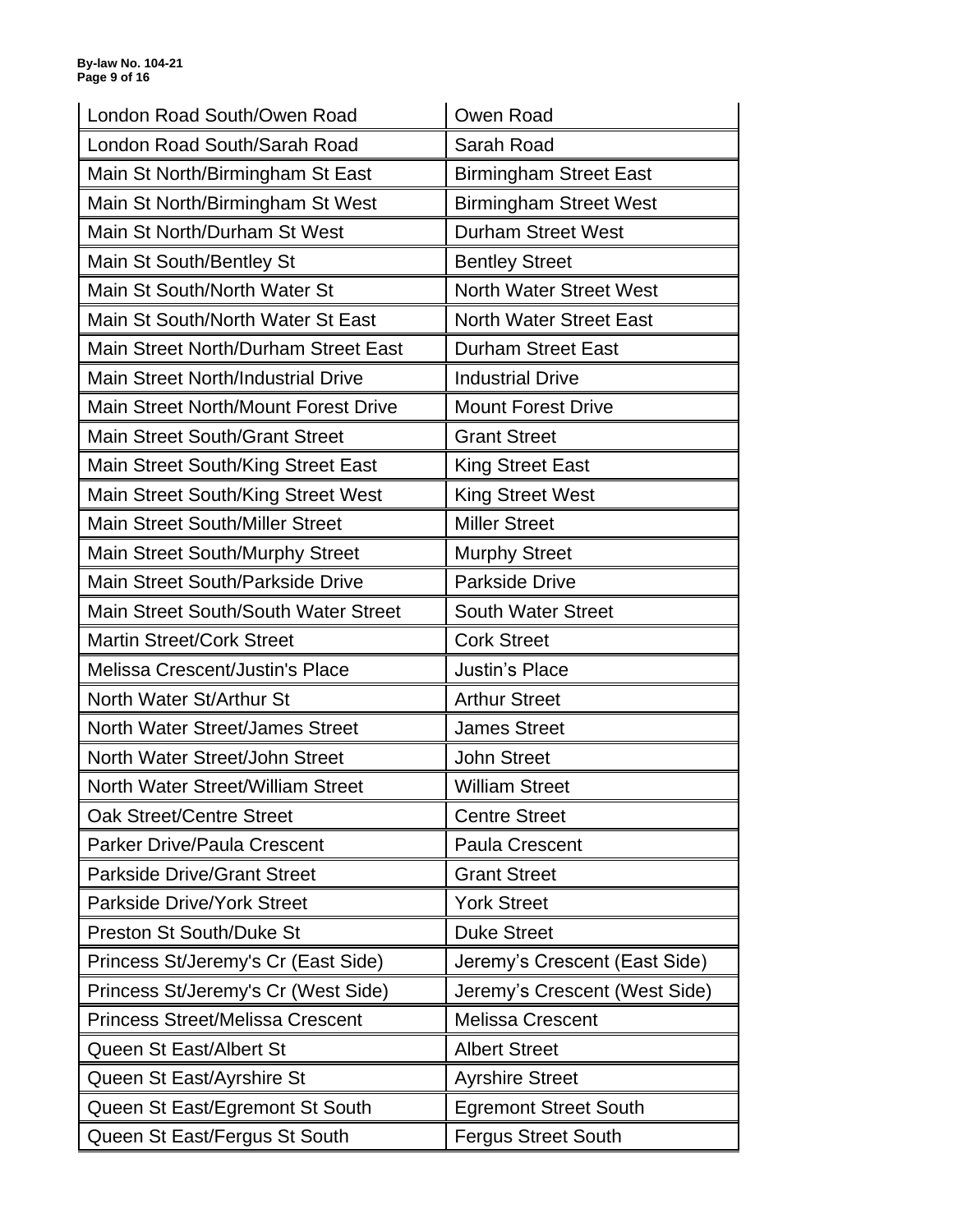| Queen St East/Parkside Drive         | <b>Parkside Drive</b>         |  |
|--------------------------------------|-------------------------------|--|
| <b>Queen St East/Peel Street</b>     | <b>Peel Street</b>            |  |
| Queen St East/York Street            | <b>York Street</b>            |  |
| Queen St West/Arthur St              | <b>Arthur Street</b>          |  |
| Queen St West/Birmingham St West     | <b>Birmingham Street West</b> |  |
| Queen St West/Cork Street            | <b>Cork Street</b>            |  |
| Queen St West/Dublin Street          | <b>Dublin Street</b>          |  |
| Queen St West/Durham St West         | <b>Durham Street West</b>     |  |
| Queen St West/Homewood Avenue        | <b>Homewood Avenue</b>        |  |
| <b>Queen St West/James Street</b>    | <b>James Street</b>           |  |
| Queen St West/John Street            | <b>John Street</b>            |  |
| Queen St West/King Street West       | <b>King Street West</b>       |  |
| Queen St West/Lover's Lane           | Lover's Lane                  |  |
| Queen St West/Normanby St South      | <b>Normanby Street South</b>  |  |
| Queen St West/Sligo Road West        | Sligo Road West               |  |
| Queen St West/Wellington St West     | <b>Wellington Street West</b> |  |
| Queen St West/William Street         | <b>William Street</b>         |  |
| Ronnie's Way/Douggie's Court         | Douggie's Court               |  |
|                                      |                               |  |
| Ronnie's Way/Sarah Road              | Sarah Road                    |  |
| Schmidt Dr/Eastview Dr (South of)    | Eastview Drive (South of)     |  |
| Schmidt Dr/Walsh Dr                  | <b>Walsh Drive</b>            |  |
| Schmidt Drive/Eastview Dr (North of) | Eastview Drive (North of)     |  |
| Sideroad 13/Line 6                   | Sideroad 13 North side        |  |
| Sideroad 13/Line 6                   | Sideroad 13 South side        |  |
| Sideroad 13/Line 8                   | Line 8                        |  |
| Sideroad 17/Eighteenth Line          | <b>Eighteenth Line</b>        |  |
| Sideroad 3 East/Concession 8         | Concession 8                  |  |
| Sideroad 3 West/Concession 11        | Concession 11                 |  |
| Sideroad 3 West/Sally Street         | <b>Sally Street</b>           |  |
| Sideroad 5 West/McDonald Road        | McDonald Road                 |  |
| Sideroad 7 East/Concession 2         | Concession 2                  |  |
| Sideroad 7 East/Concession 4         | Concession 4                  |  |
| Sideroad 7 West/Concession 7         | Concession 7                  |  |
| Sideroad 7 West/Concession 9         | Concession 9                  |  |
| <b>Sideroad 7 West/Parker Drive</b>  | <b>Parker Drive</b>           |  |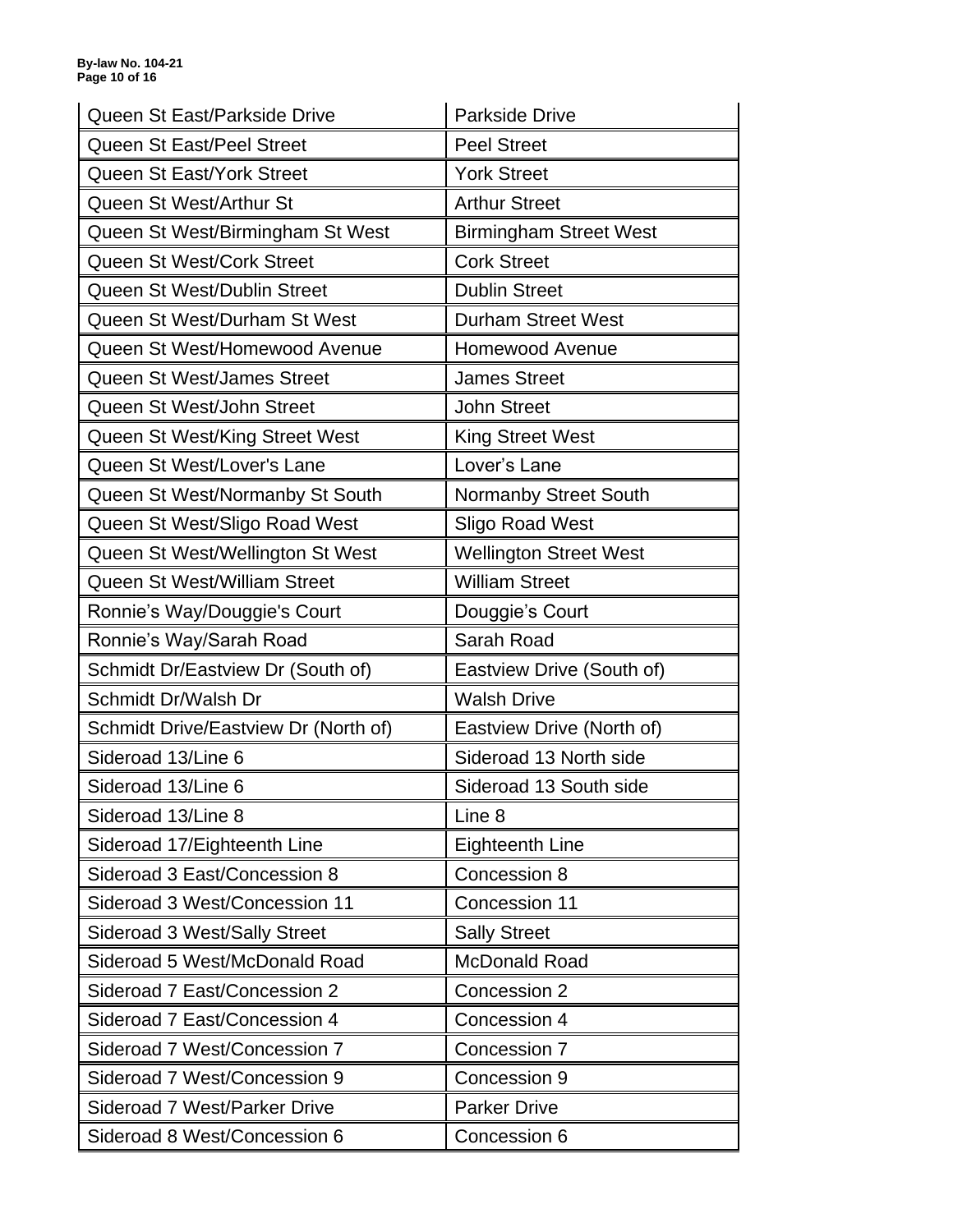| Sideroad 9 East/Concession 2                | Concession 2                  |  |
|---------------------------------------------|-------------------------------|--|
| Smith Street /Preston Street North          | <b>Preston Street North</b>   |  |
| <b>Smith Street/Clarke Street</b>           | <b>Clarke Street</b>          |  |
| Smith Street/Conestoga St North             | Conestoga Street North        |  |
| Smith Street/Conestoga St Sorth             | <b>Conestoga Street South</b> |  |
| <b>Smith Street/Preston Street South</b>    | <b>Preston Street South</b>   |  |
| <b>Smith Street/Wells Street East</b>       | <b>Wells Street East</b>      |  |
| <b>Smith Street/Wells Street West</b>       | <b>Wells Street West</b>      |  |
| Tucker St/Adelaide St                       | <b>Adelaide Street</b>        |  |
| <b>Tucker Street/Isabella Street West</b>   | <b>Isabella Street West</b>   |  |
| <b>Tucker Street/Walton Street</b>          | <b>Walton Street</b>          |  |
| Walsh St/Eastview Drive (South of)          | Eastview Drive (South of)     |  |
| Waterloo St/Arthur St (North of)            | Arthur Street (north of)      |  |
| Waterloo St/ArthurSt (South of)             | Arthur Street (south of)      |  |
| Waterloo St/James St (North of)             | James Street (north of)       |  |
| Waterloo St/James St (South of)             | James Street (south of)       |  |
| Waterloo St/William St (North of)           | William Street (north of)     |  |
| Waterloo St/William St (South of)           | William Street (south of)     |  |
| Waterloo Street/Homewood Avenue             | <b>Homewood Avenue</b>        |  |
| Wellington St East/Church St North          | <b>Church Street North</b>    |  |
| Wellington St East/Newfoundland St          | <b>Newfoundland Street</b>    |  |
| Wellington St West/Colcleugh Ave            | Colcleugh Avenue              |  |
| Wellington St West/Normanby St North        | Normanby Street North         |  |
| <b>Wellington St West/Normanby St South</b> | Normanby Street South         |  |
| <b>Wellington St West/Normanby St South</b> | <b>Normanby Street South</b>  |  |
| <b>Wells Street East/Domville Street</b>    | <b>Domville Street</b>        |  |
| <b>Wood Street/Maple Street</b>             | <b>Maple Street</b>           |  |
| York Street/Peel Street (North of)          | Peel Street (north of)        |  |
| York Street/Peel Street (South of)          | Peel Street (south of)        |  |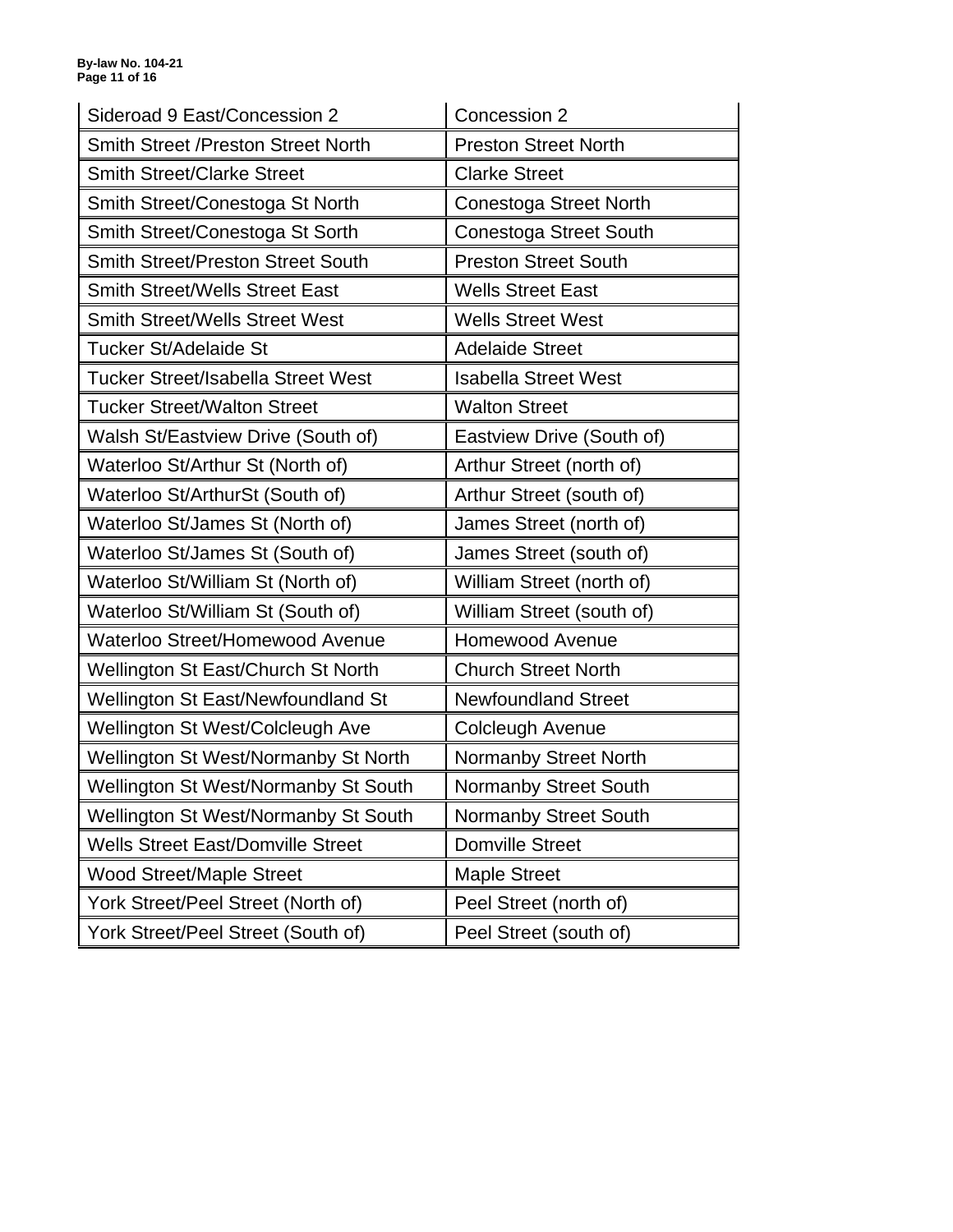**By-law No. 104-21 Page 12 of 16**

# **A-2 YIELD SIGNS**

Intentionally left blank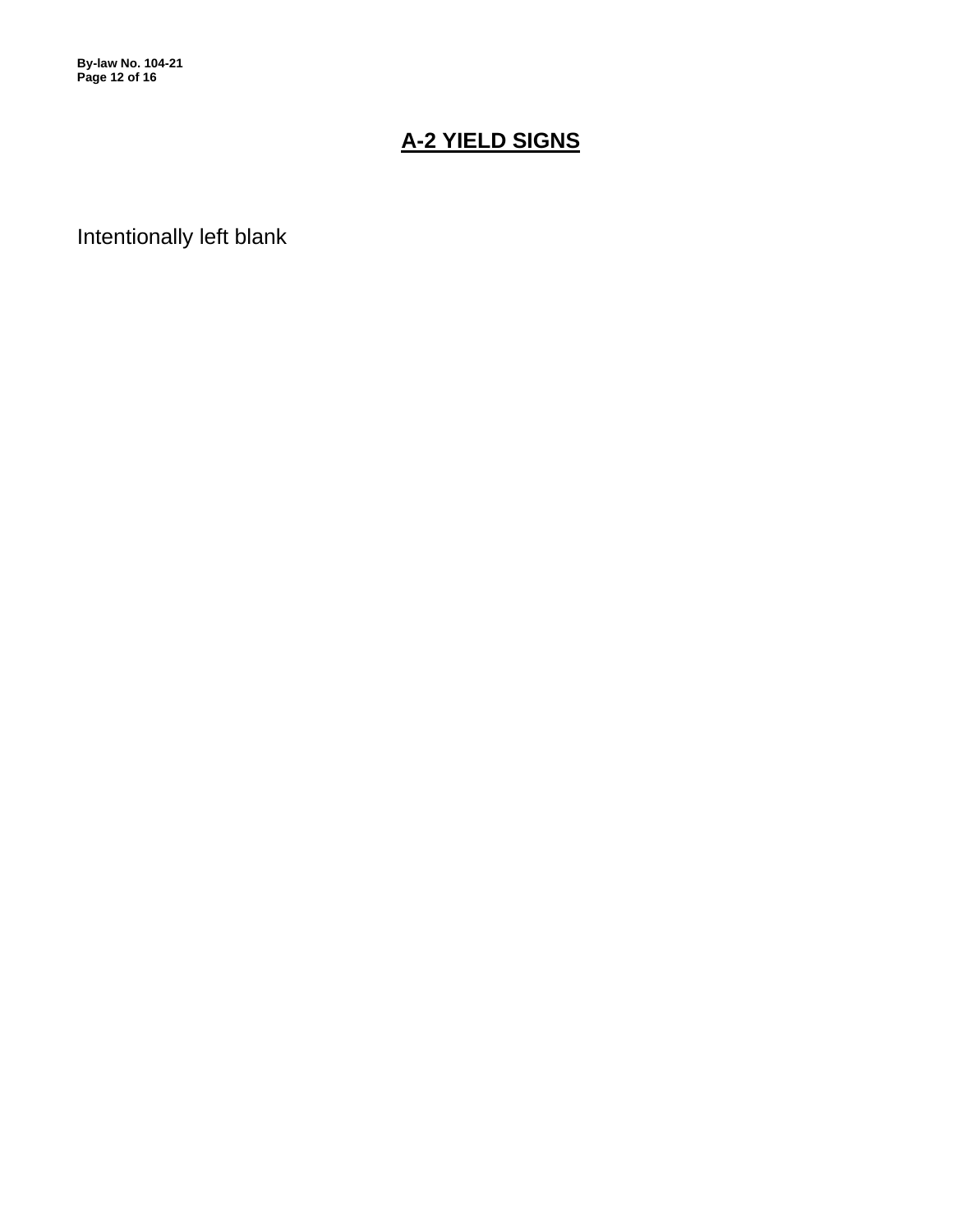# **A-3 ALL-WAY STOP SIGNS**

| AT THE INTERSECTION OF                        |
|-----------------------------------------------|
|                                               |
| <b>Domville Street/Preston Street</b>         |
| Domville Street/Conestoga Street North        |
| <b>Tucker Street/Domville</b>                 |
| Albert Street/. Church Street South           |
| Birmingham Street East/Egremont Street North  |
| Birmingham Street East/Fergus Street North    |
| Birmingham Street West/Elgin Street North     |
| Durham Street East/Church Street North        |
| Durham Street East/Egremont Street North      |
| Durham Street East/Fergus Street North        |
| King Street East/Egremont Street South        |
| King Street East/Fergus Street South          |
| <b>Wellington Street East/Egremont Street</b> |
| <b>Wellington Street East/Fergus Street</b>   |
| Wellington Street West/Elgin Street North     |
| Wellington Street East/London Road            |
|                                               |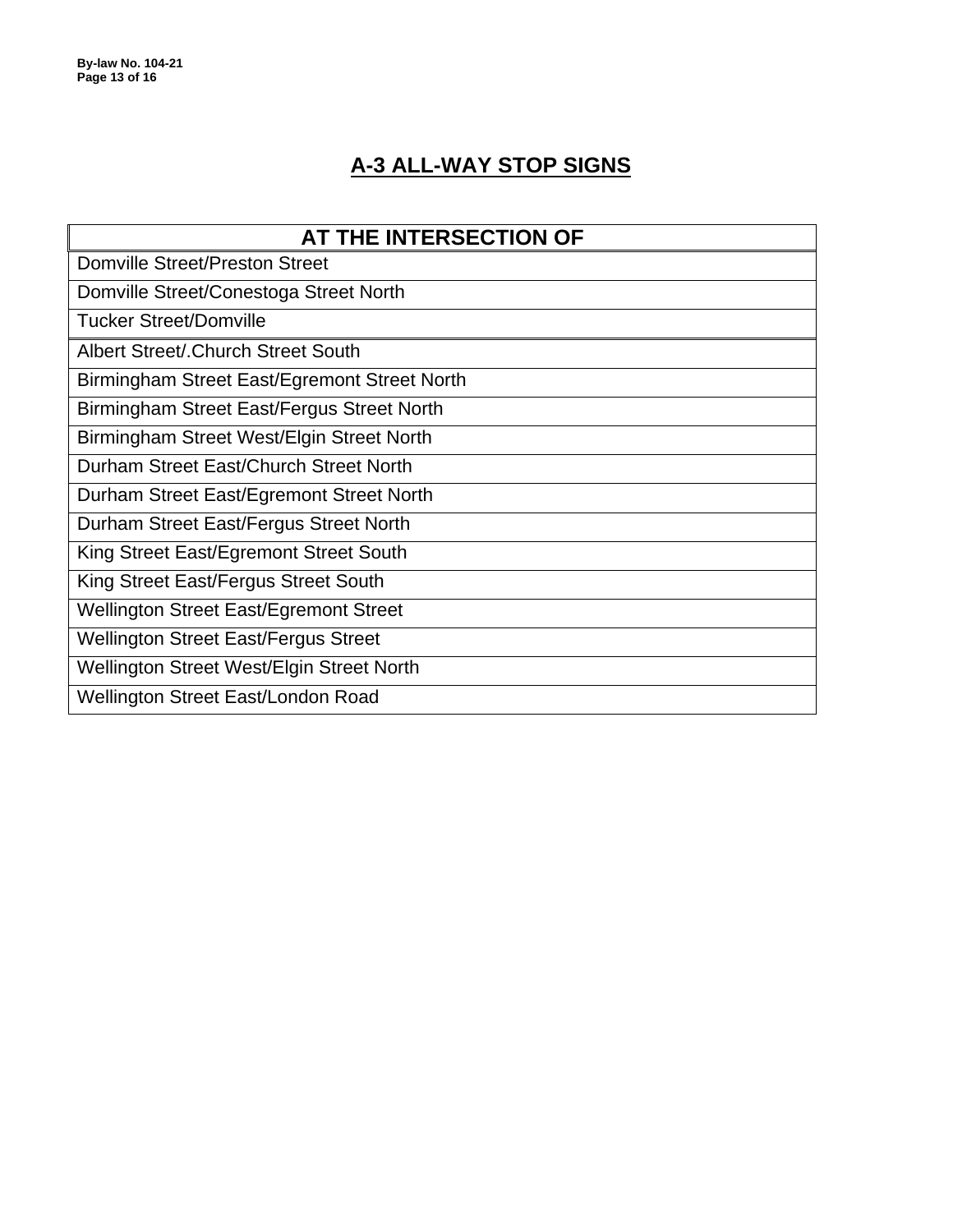**By-law No. 104-21 Page 14 of 16**

# **SCHEDULE B ONE-WAY TRAFFIC**

This Schedule intentionally left blank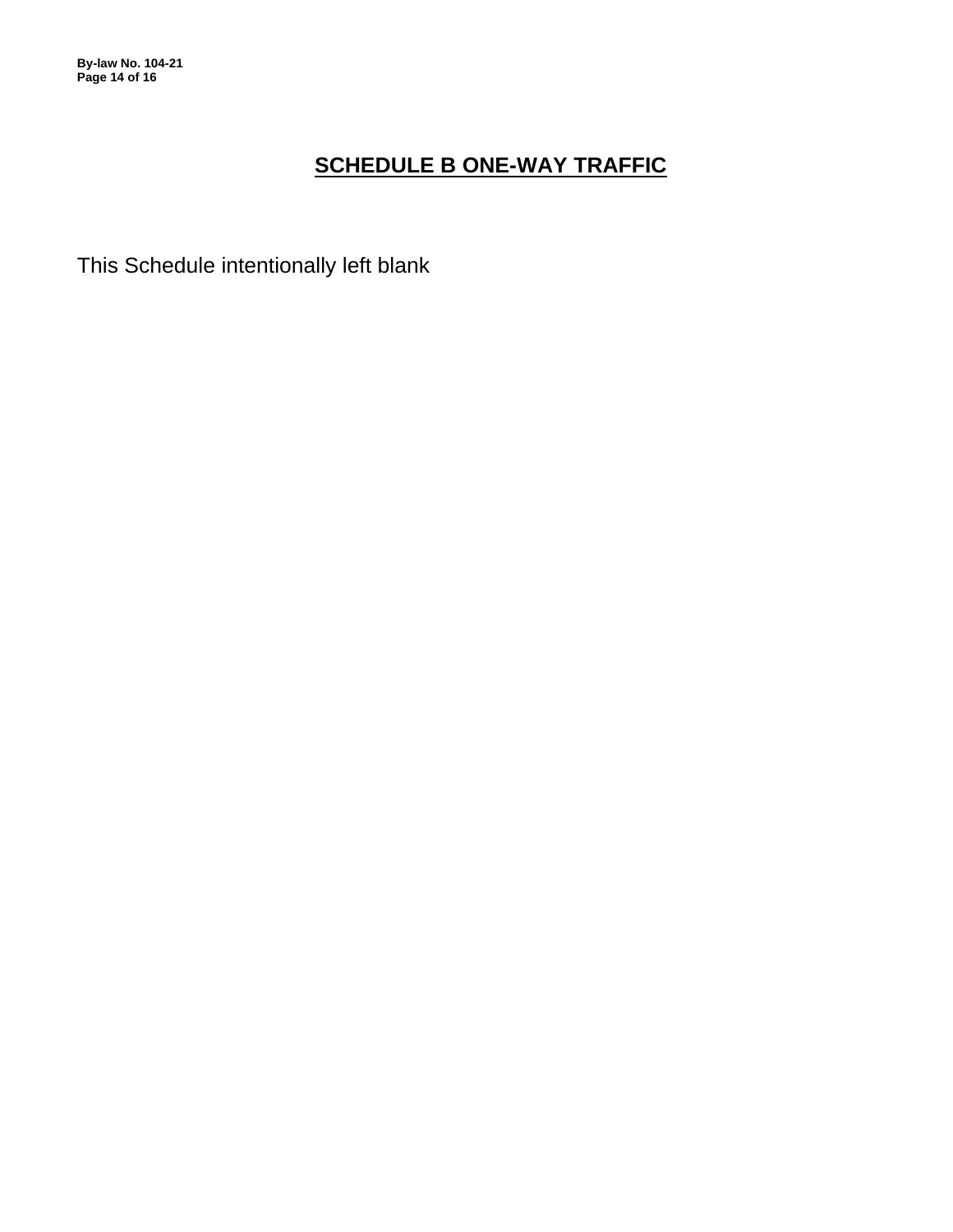**By-law No. 104-21 Page 15 of 16**

# **SCHEDULE C-REDUCED LOAD PERIODS**

Every highway under the jurisdiction of the Township of Wellington North, except:

Main Street North Main Street South Queen Street East Queen Street West Smith Street George Street